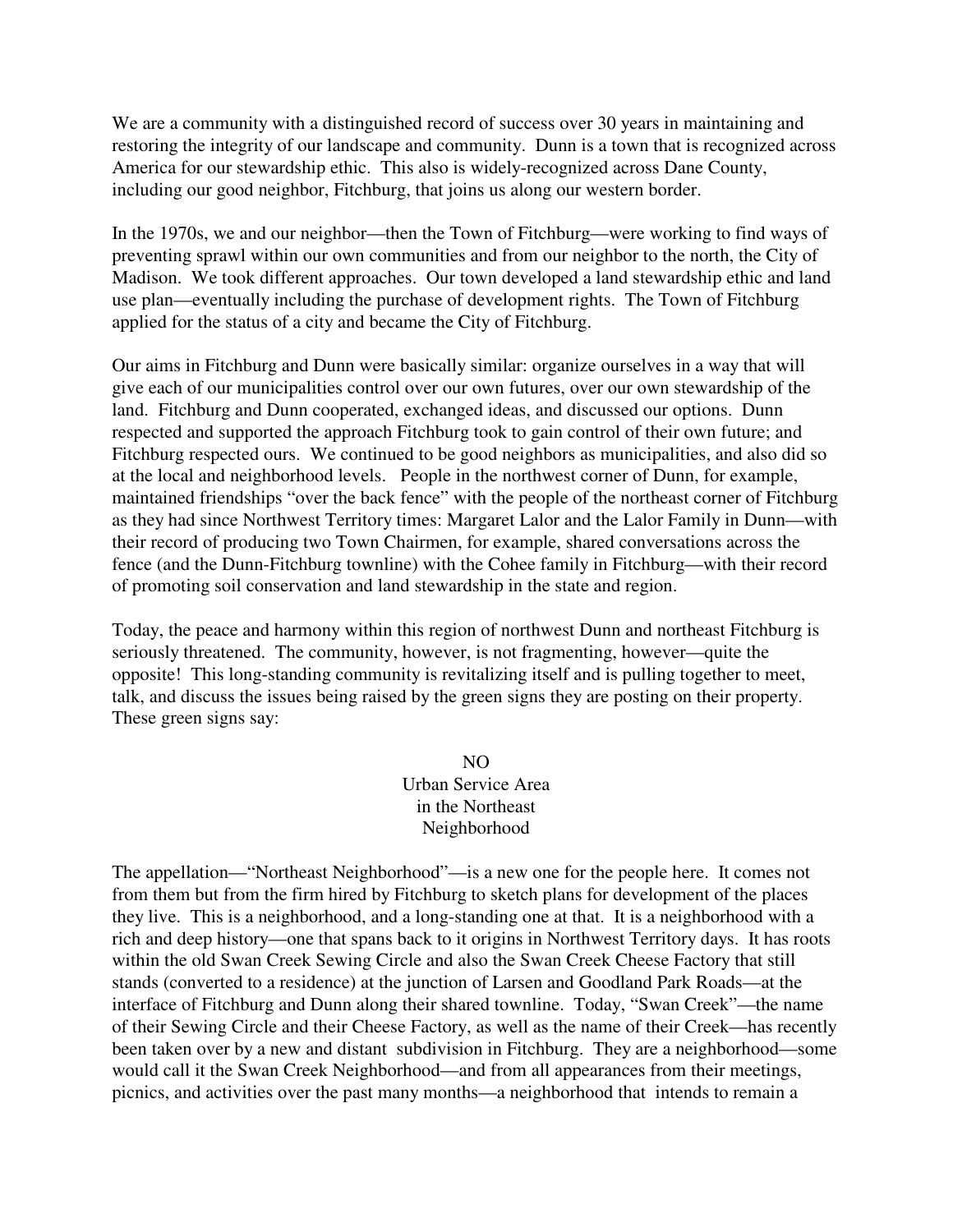strong one.

This long-standing neighborhood and their long-standing neighborliness respects the land and its natural and social heritage. It is a neighborhood that treasures the vitality of Swan Creek as a vibrant cold-waster stream—a stream that, together with Deep Spring Creek and Murphy Creek, bring refreshing cold 55 degree water to the southern basin of Lake Waubesa—a shallow basin that without their refreshing flows would become a eutrophic dead end, choked with excessive algae, aquatic plant life, and Asian Carp. "Waubesa"—the Algonquin Indian name for "Swan" appropriately ties together the creek and the lake. Swan Creek refreshes Swan Lake (Waubesa), making it a remarkable and outstanding resource for lake-shore dwellers, Northern Pike fisherfolk, the wider region and for the State of Wisconsin.

The "Swan Lake Community" as we also can call it—consisting of the people of northeast Fitchburg and northwest Dunn—has recently organized in protest against what they see as a potential serious infringement of the integrity of their community, the Swan Creek Watershed, the Swan Creek Fishery, the landscape, and Lake Waubesa. Organized as the West Waubesa Preservation Coalition (www.westwaubesa.org), the community is gathering wide support in its efforts to preserve its natural and agricultural neighborhood. This community, now as in times past, treasures the abundant springs along Swan Creek and Waubesa Wetlands, including a spring that for over a century has had a metal cup hanging just above its waters—Drinking Water Spring—that has satisfied the thirst of many a hiker and traveller back to the beginnings of Wisconsin as a state.

The omnipresent green signs are signs of the times. They are sprouting everywhere across this neighborhood of the Swan Creek and Swan Lake community. The new term, "The Northeast Neighborhood" as it has recently emerged in the planning documents of Ruekert-Mielke Engineering—the firm that has been hired by the City of Fitchburg to plan the development of the northeast corner of Fitchburg—is troublesome to them. It is troublesome because the "Northeast Neighborhood" threatens to displace and eventually destroy the neighborhood they enjoy and cherish.

And this makes significant the photo taken a month ago by the WWPC from a tiny Piper plane whose pilot donated his time to give them a hand in their work. This photo gives a view toward the northwest corner of the Town of Dunn, and upward beyond Lalor and Larsen Roads into Fitchburg. At the photo's center is one of the largest woodlands in the region that, with a few breaks, connects to the woodlands that border a potion of Waubesa Wetlands. The three major streams of Waubesa Wetlands—Murphy Creek, Deep Spring Creek, and Swan Creek flow into the terminus of Lake Waubesa's south basin, injecting freshwater into Swan Lake's "cul de sac" thereby preventing Waubesa's south basin from become a stagnant bay. Deep Spring, at the head of Deep Spring Creek is one of the largest springs in Dane County, and from the air and from canoe often shows itself in the color of bright lavender—much like a giant Morning Glory. Deep Spring's Glory comes from light, reflected from its cone of peat—15 feet in diameter and 12 feet deep—that is lined with Purple Sulfur Bacteria of at least seven different species. Deep Spring—donated with its surrounding 40 acres by Carl and Julia Bogholt—is quite literally a magnificent jewel in the landscape, brilliantly reflecting the sun's light, now with lavender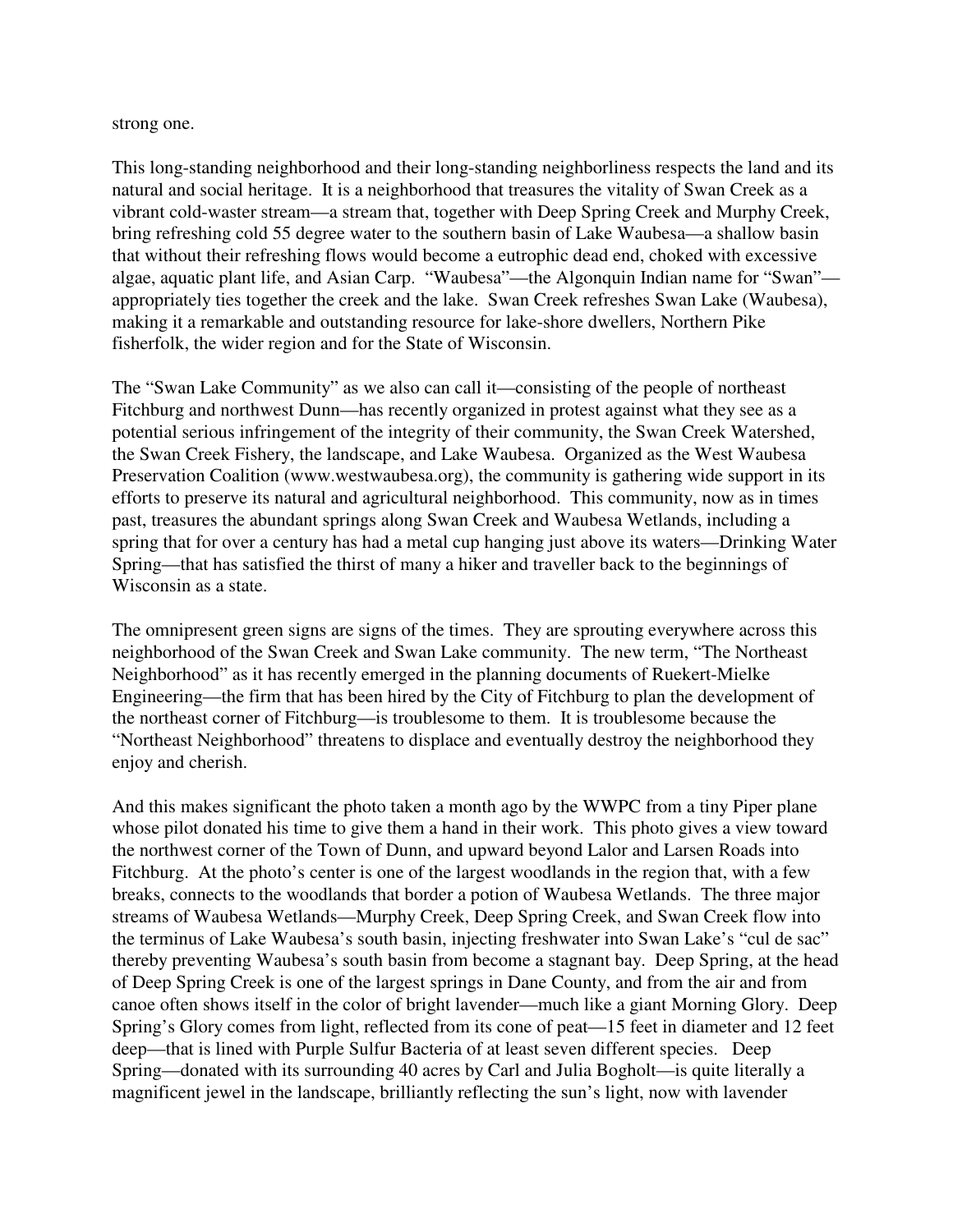Purple Sulfurs, and then with the brilliant greens of Spirogyra. It is joined by another jewel immediately south of it—the Great Fen—that is built upon an extremely sensitive hydrology of a widespread sheet of upwelling cold water that supports a unique community of plants that includes a broad expanse of the Lesser Fringed Gentian, a state threatened species.

These two jewels are but a small part of the reason that the other side of the WWPC signs say what they do. The other side says:

## Keep Northeast Fitchburg Rural: Save the Wetlands!

The development being considered by the Fitchburg Council for "extension" of urban services includes the white rectangle on this photo. But it includes much more. The area under study also includes the land to the west of this white area all the way to U. S. Highway 14. And so, the potential development area goes well beyond 1000 acres and would largely be covered by residential and business buildings, streets, and roads. The well serving the community would be in or near the white area and would be deep—about 1000 feet—and at first would draw but a small amount of water, and ultimately would draw more and more, contributing to the regional withdrawal, whose east-most effects already reach the western shore of Lake Waubesa and Waubesa Wetlands.

Traffic generated by the proposed development would be prevented from going east by Lake Waubesa and would be severely restricted to very few access points along the Nine Springs E-Way to the north. And it most certainly would increase the flow of vehicles through our new Capital Springs Centennial State Park and Lake Farms County Park along our lake's northwestern shore. Capital Springs, as we know from the difficult work the Town of Dunn, the Lake Waubesa Conservation Association and the Swan Lake Neighborhood accomplished together in our legal fight to prevent it from becoming the Libby Landfill, owes much of its substance to our persistence in combating its development into a landfill. Moreover, a development here would generate much greater traffic on County Highway MM toward Madison. And, should a new expressway interchange be built on Highway 14—as is proposed at some point in the future—there also would be greatly increased traffic flow north onto the Beltline and Park Street.

Most importantly however is what can plainly be see in this air photo: the location of the Fitchburg Center a great distance to the west of the white area. Good urban design in our day comes through extension out from the city core, not by jumping across large expanses of open land, as this development would do. Clearly, developments in the white area will require wholly new service facilities would be needed, not merely an extension of services from the current Fitchburg Center. This means at very least a new municipal well and a new water tower. And new police and fire service would seem to be required over and above what would be required if it grew progressively out from the current Fitchburg Center. And the pumped water from aquifers below must be recharged, eventually by surface waters.